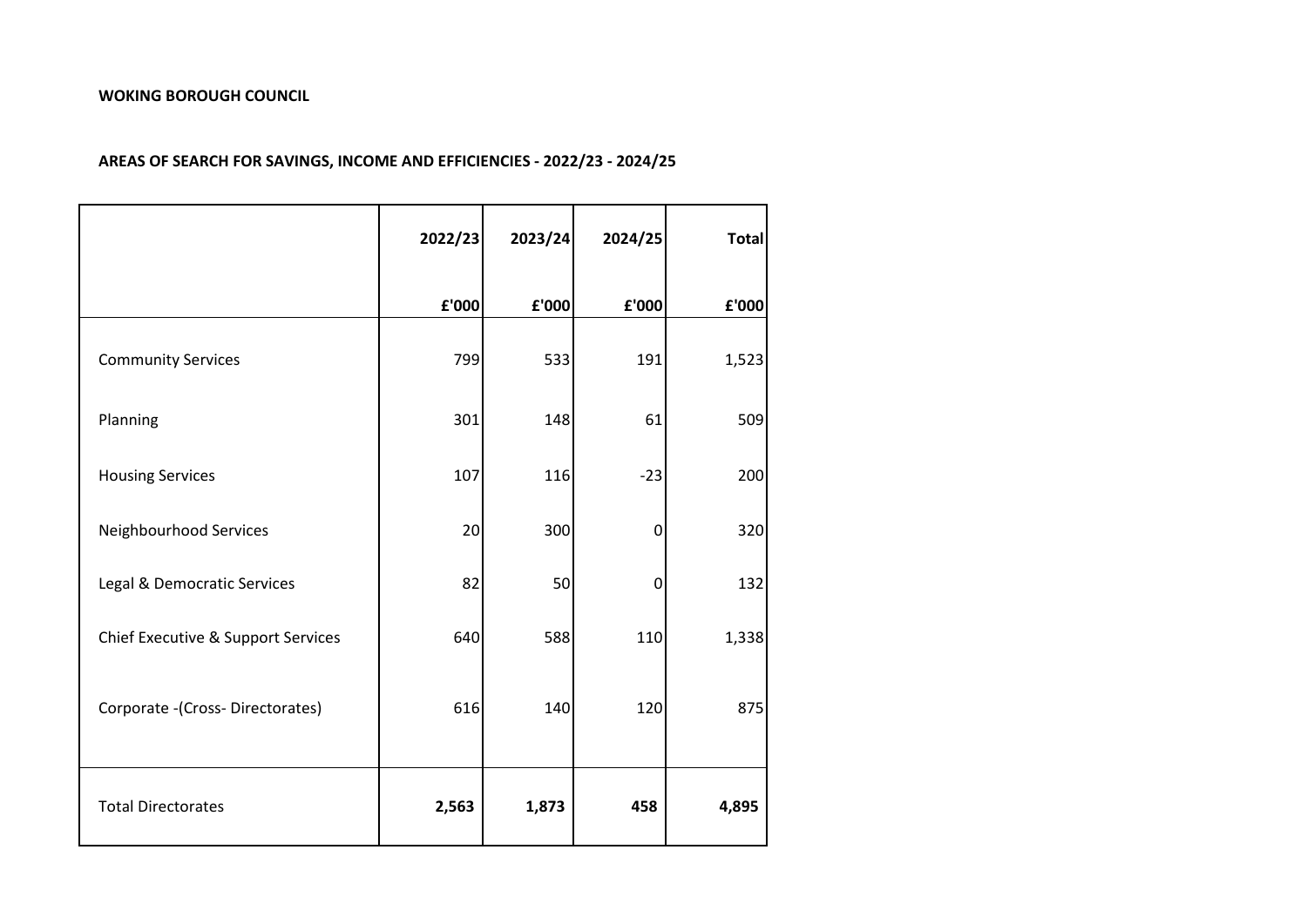| <b>Community Services (Housing Directorate)</b> |                                                                                                                                                                                                                                                                    |  |         | Savings / Income |         |       |                                     |
|-------------------------------------------------|--------------------------------------------------------------------------------------------------------------------------------------------------------------------------------------------------------------------------------------------------------------------|--|---------|------------------|---------|-------|-------------------------------------|
|                                                 |                                                                                                                                                                                                                                                                    |  | 2022/23 | 2023/24          | 2024/25 | Total | Primary<br>Savings / Income         |
| Activity                                        | Details of the proposal for saving; additional income or efficiency                                                                                                                                                                                                |  | f'000   | f'000            | f'000   | f'000 | Approach<br>Category*<br>Category*  |
| <b>Community Services (Housing Directorate)</b> |                                                                                                                                                                                                                                                                    |  |         |                  |         |       |                                     |
| <b>Health and Wellbeing</b>                     |                                                                                                                                                                                                                                                                    |  |         |                  |         |       |                                     |
| <b>Community Meals</b>                          | End to end service and business process review including<br>transportation and delivery; meals production and overall service<br>administration.                                                                                                                   |  | 51      |                  |         | 51    | Service Redesign                    |
| Community Centres                               | In November 2020, the café and kitchen responsibility at Moorcroft<br>Community Centre was transferred to Foodwise CIC.<br>The proposal is to extend the arrangements that are in place at<br>Moorcroft to The Vyne and St Mary's Community Centres.               |  | 138     |                  |         | 138   | Service Redesign /<br>Commissioning |
| Home Independence                               | Delete vacant Social Prescribing Officer post                                                                                                                                                                                                                      |  | 30      |                  |         | 30    | Service / Spend<br>Rationalisation  |
| Home Independence                               | The current contract for the Careline service ends in March 2022.<br>The proposal is to move the alarm service to the Safer Runnymede<br>service.                                                                                                                  |  | 24      |                  |         | 24    | Service re-design /<br>Procurement  |
| <b>Family and Community Services</b>            |                                                                                                                                                                                                                                                                    |  |         |                  |         |       |                                     |
| Community Centres                               | To consider alternative ways to deliver the Junction Cafe.<br>Currently, the Council funds all of the costs and there is no income.<br>The cafe has a small number of regular customers but is not fully<br>utilised and there are other town centre cafe options. |  | 44      |                  |         | 44    | Service / Spend<br>Rationalisation  |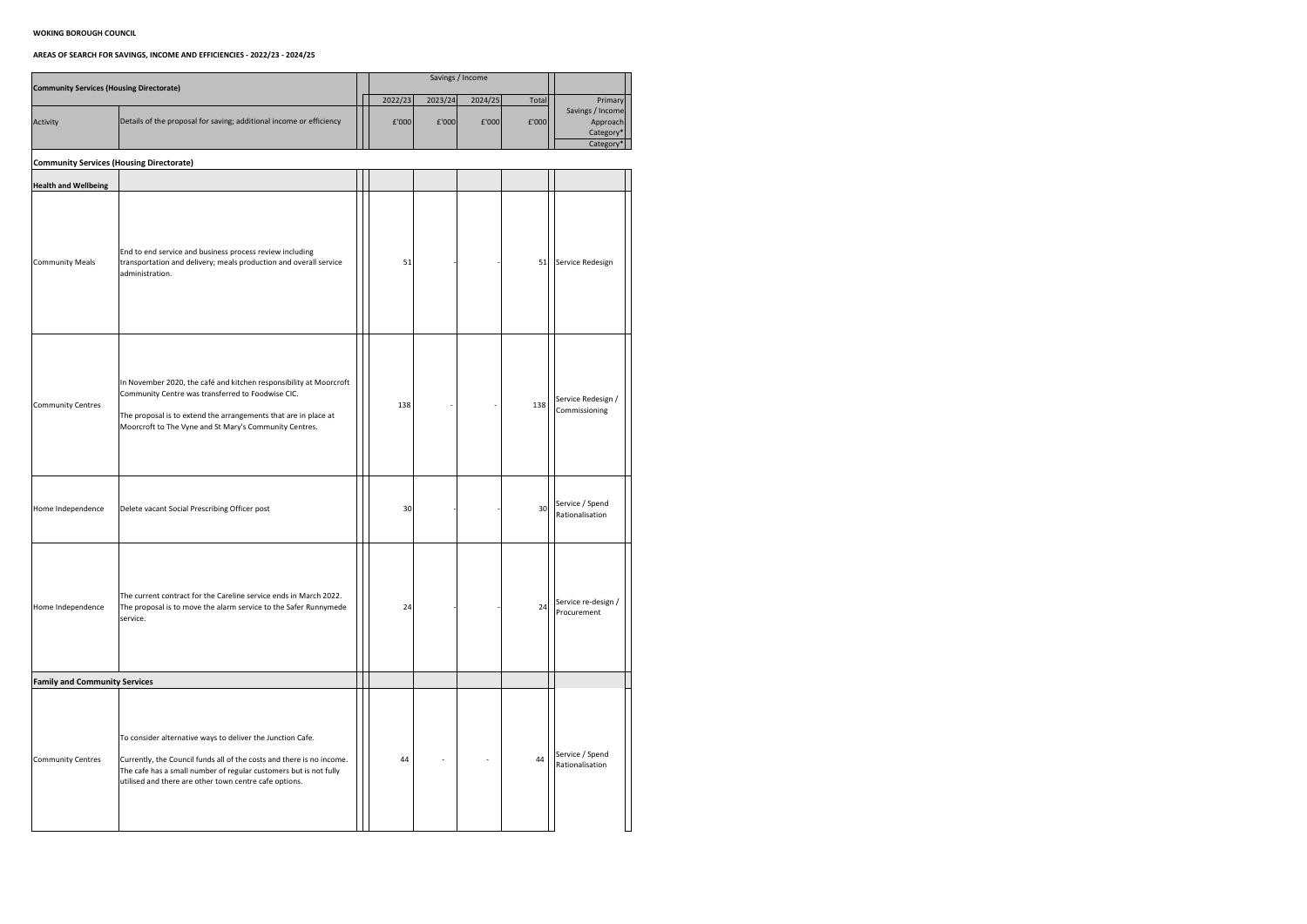# **AREAS OF SEARCH FOR SAVINGS, INCOME AND EFFICIENCIES - 2022/23 - 2024/25**

|                                          | <b>Community Services (Housing Directorate)</b>                                                                                                                                                                                |  |         | Savings / Income |         |       |                                    |
|------------------------------------------|--------------------------------------------------------------------------------------------------------------------------------------------------------------------------------------------------------------------------------|--|---------|------------------|---------|-------|------------------------------------|
|                                          |                                                                                                                                                                                                                                |  | 2022/23 | 2023/24          | 2024/25 | Total | Primary                            |
|                                          |                                                                                                                                                                                                                                |  |         |                  |         |       | Savings / Income                   |
| Activity                                 | Details of the proposal for saving; additional income or efficiency                                                                                                                                                            |  | f'000   | f'000            | f'000   | E'000 | Approach                           |
|                                          |                                                                                                                                                                                                                                |  |         |                  |         |       | Category*<br>Category*             |
|                                          |                                                                                                                                                                                                                                |  |         |                  |         |       |                                    |
| Community Services (Housing Directorate) |                                                                                                                                                                                                                                |  |         |                  |         |       |                                    |
|                                          |                                                                                                                                                                                                                                |  |         |                  |         |       |                                    |
| Community Centres                        | Increasing hirer income from the Centres for the Community.<br>Centres can increase income by targeting regular, self-sufficient<br>hirers and also by leasing parts of the buildings to services, eg health<br>and wellbeing. |  | 114     |                  |         | 114   | Income Growth                      |
| Community Centres                        | The proposal is to remodel the staffing at the Centres to reflect<br>changes to administration processes; kitchen provision; key holding<br>and caretaking and facilities management arrangements.                             |  | 155     |                  |         | 155   | Service / Spend<br>Rationalisation |
| Community<br>Development                 | Remodel the Council's approach to community development                                                                                                                                                                        |  |         |                  | 61      | 61    | Service / Spend<br>Rationalisation |
|                                          | N.B. Commissioned Services (i.e. Family Services) not included in<br>this exercise.                                                                                                                                            |  |         |                  |         |       |                                    |
|                                          | <b>Total Community Services (Housing Directorate)</b>                                                                                                                                                                          |  | 555     |                  | 61      | 616   |                                    |
|                                          |                                                                                                                                                                                                                                |  |         |                  |         |       |                                    |
|                                          |                                                                                                                                                                                                                                |  |         |                  |         |       |                                    |

Increase in Fees / Charges Income Growth Service Redesign Digital Service Delivery Service / Spend Rationalisation Commissioning / Procurement Other - State

Savings / Income Category\*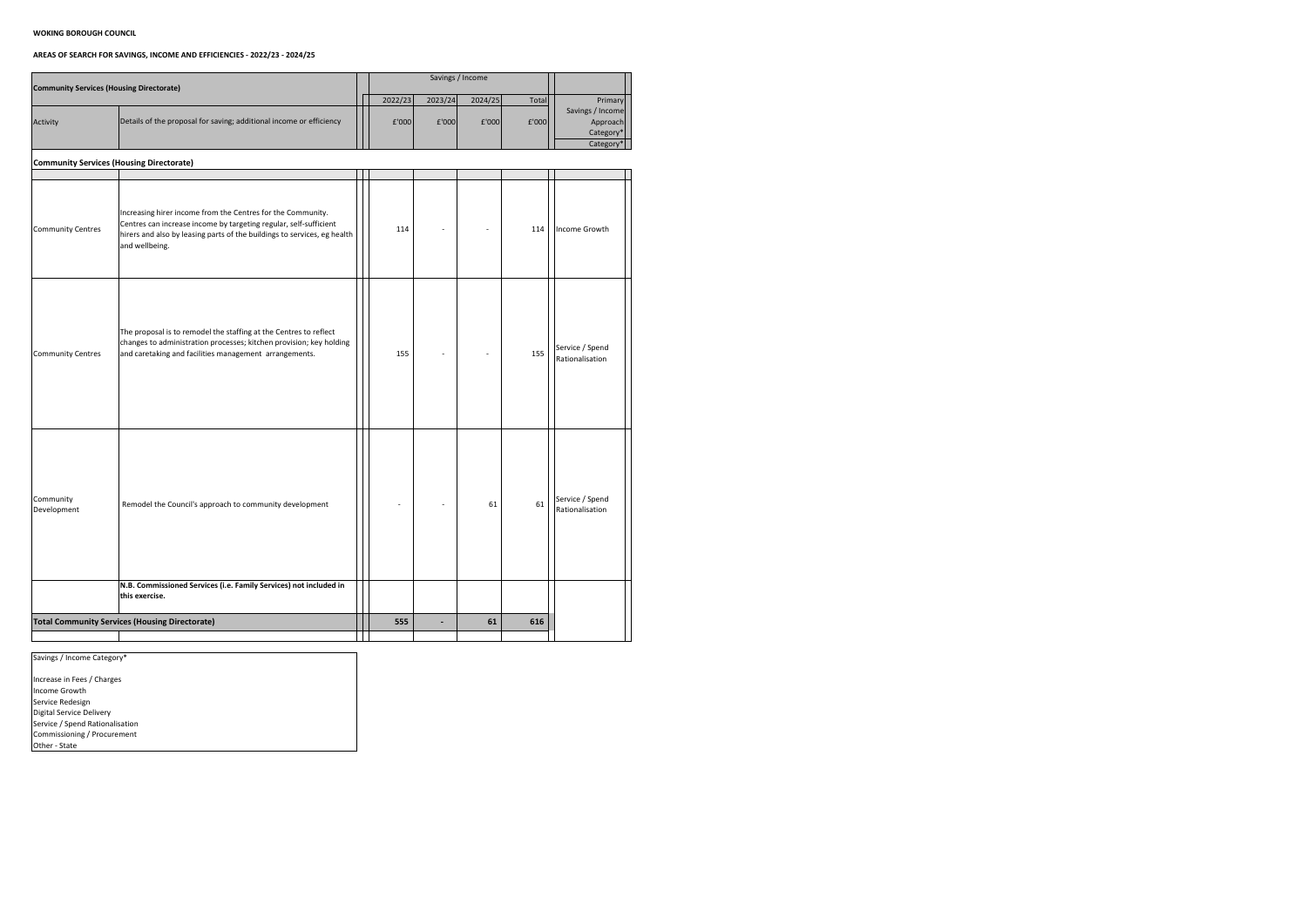# **AREAS OF SEARCH FOR SAVINGS, INCOME AND EFFICIENCIES - 2022/23 - 2024/25**

| <b>Community Services Directorate</b> |                                                                                                                                                                                                                                                                                                                  |         | Savings / Income |         |                 |                                                                                    |  |  |  |  |
|---------------------------------------|------------------------------------------------------------------------------------------------------------------------------------------------------------------------------------------------------------------------------------------------------------------------------------------------------------------|---------|------------------|---------|-----------------|------------------------------------------------------------------------------------|--|--|--|--|
|                                       |                                                                                                                                                                                                                                                                                                                  | 2022/23 | 2023/24          | 2024/25 | Total           | Primary                                                                            |  |  |  |  |
| Activity                              | Details of the proposal for saving; additional income or efficiency                                                                                                                                                                                                                                              | £'000   | f'000            | f'000   | f'000           | Savings / Income<br>Approach<br>Category <sup>*</sup>                              |  |  |  |  |
|                                       | Community Services (Neighbourhoods Directorate)                                                                                                                                                                                                                                                                  |         |                  |         |                 |                                                                                    |  |  |  |  |
| <b>Leisure Services</b>               |                                                                                                                                                                                                                                                                                                                  |         |                  |         |                 |                                                                                    |  |  |  |  |
| Cardinals in the<br>Community         | Saving on pitch maintenance support which is no longer required.<br>Funding for community develelopment work at £10k per annum<br>continues.                                                                                                                                                                     | 10      |                  |         | 10              | Service Re-design<br>(With Partner)                                                |  |  |  |  |
| <b>Void Properties</b>                | Reduce the number of void properties across the commercial<br>estate. This exercise will generate rental income and reduce void<br>costs. The figures shown are the net income growth and are a<br>conservative estimate as the Council will need to work very hard to<br>maintain the current occupancy levels. | 178     | 132              | 130     | 440             | Other - Rate<br>Mitigation -<br>reduced liability to<br>Council / Income<br>Growth |  |  |  |  |
| <b>Youth Services</b>                 | Transfer of operational responsibility for the Ypod centre to a<br>charity, move existing hirers into the leisure centres to increase<br>their income. Initially this will reduce the covid support payments<br>we make to Freedom and longer term will increase the<br>management fee they pay us.              | 10      |                  |         | 10 <sup>1</sup> | Other - Change of<br>Service and<br>redeployment of<br>existing                    |  |  |  |  |
| <b>Cultural Services</b>              | Review the Cultural Services offer with Partners in order to reduce<br>the dependency on funding from WBC whilst maintaining a<br>compelling cultural services offer and experience for the Borough of<br>Woking                                                                                                 |         | 151              |         | 151             | Commissioning                                                                      |  |  |  |  |
| <b>Community Safety</b>               |                                                                                                                                                                                                                                                                                                                  |         |                  |         |                 |                                                                                    |  |  |  |  |
| <b>Checkpoint Plus</b><br>Programme   | Successful bid to OPCC funding has resulted in an increase in our<br>grant for Checkpoint Plus for next 3 years.                                                                                                                                                                                                 | 14      |                  |         | 14              | Increased grant                                                                    |  |  |  |  |

and the contract of the contract of ╶╋┩┈┈┈┈┈┈┈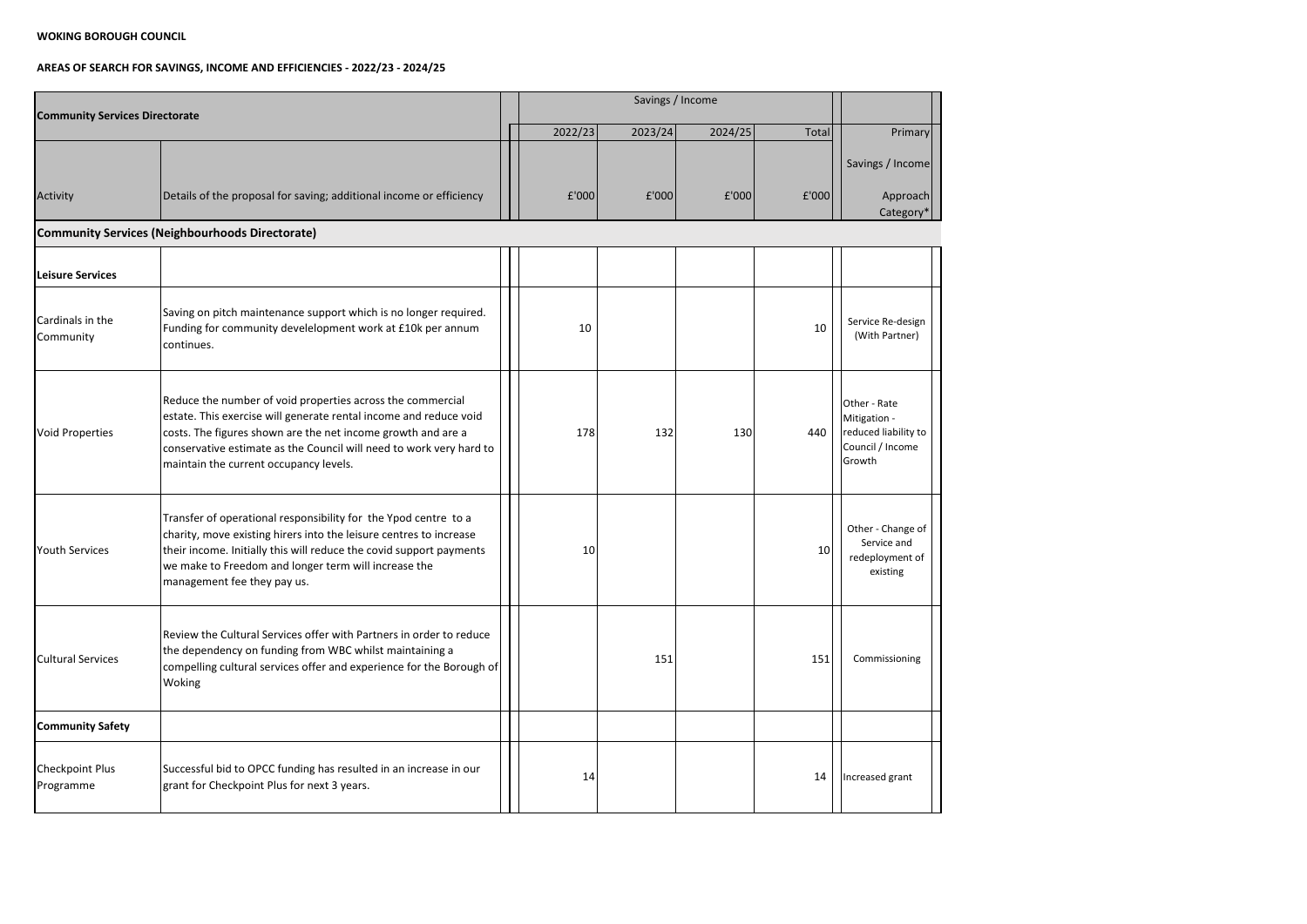# **AREAS OF SEARCH FOR SAVINGS, INCOME AND EFFICIENCIES - 2022/23 - 2024/25**

| <b>Community Services Directorate</b>                        |                                                                                                                                                                                                                                                                                                                                                                                                                                                                                                                                                                                                                                   |  |         |         |         |       |                                     |
|--------------------------------------------------------------|-----------------------------------------------------------------------------------------------------------------------------------------------------------------------------------------------------------------------------------------------------------------------------------------------------------------------------------------------------------------------------------------------------------------------------------------------------------------------------------------------------------------------------------------------------------------------------------------------------------------------------------|--|---------|---------|---------|-------|-------------------------------------|
|                                                              |                                                                                                                                                                                                                                                                                                                                                                                                                                                                                                                                                                                                                                   |  | 2022/23 | 2023/24 | 2024/25 | Total | Primary                             |
| Activity                                                     | Details of the proposal for saving; additional income or efficiency                                                                                                                                                                                                                                                                                                                                                                                                                                                                                                                                                               |  | £'000   | £'000   | f'000   | f'000 | Savings / Income<br>Approach        |
|                                                              | Community Services (Neighbourhoods Directorate)                                                                                                                                                                                                                                                                                                                                                                                                                                                                                                                                                                                   |  |         |         |         |       | Category*                           |
| <b>Checkpoint Plus</b><br>Programme                          | Remove WBC contribution to the Checkpoint Plus programme from<br>April 2022.                                                                                                                                                                                                                                                                                                                                                                                                                                                                                                                                                      |  | 32      |         |         | 32    | Service Re-design<br>(With Partner) |
| <b>Womens Support Centre</b>                                 | The Womens Support Centre is currently providing a regional wide<br>support service, for and beyond the communities of Woking.<br>Currently WBC is the funder of this service and opportunities need<br>to be explored for funding contributions from other regional<br>partners and external funding sources to reflect the regional reach<br>and benefit that the support service provides.<br>WBC is proposing to reduce its funding towards the service and will<br>work with the Centre and other partners to get agreement for<br>alternative sources of funding and contributers to the costs of<br>providing the service. |  |         | 250     |         | 250   | Commissioning                       |
| <b>Total Community Services (Neighbourhoods Directorate)</b> |                                                                                                                                                                                                                                                                                                                                                                                                                                                                                                                                                                                                                                   |  | 244     | 533     | 130     | 907   |                                     |

Savings / Income Category\*

Increase in Fees / Charges

Income Growth

Service Redesign

Digital Service Delivery

Service / Spend Rationalisation

Commissioning / Procurement

Other - State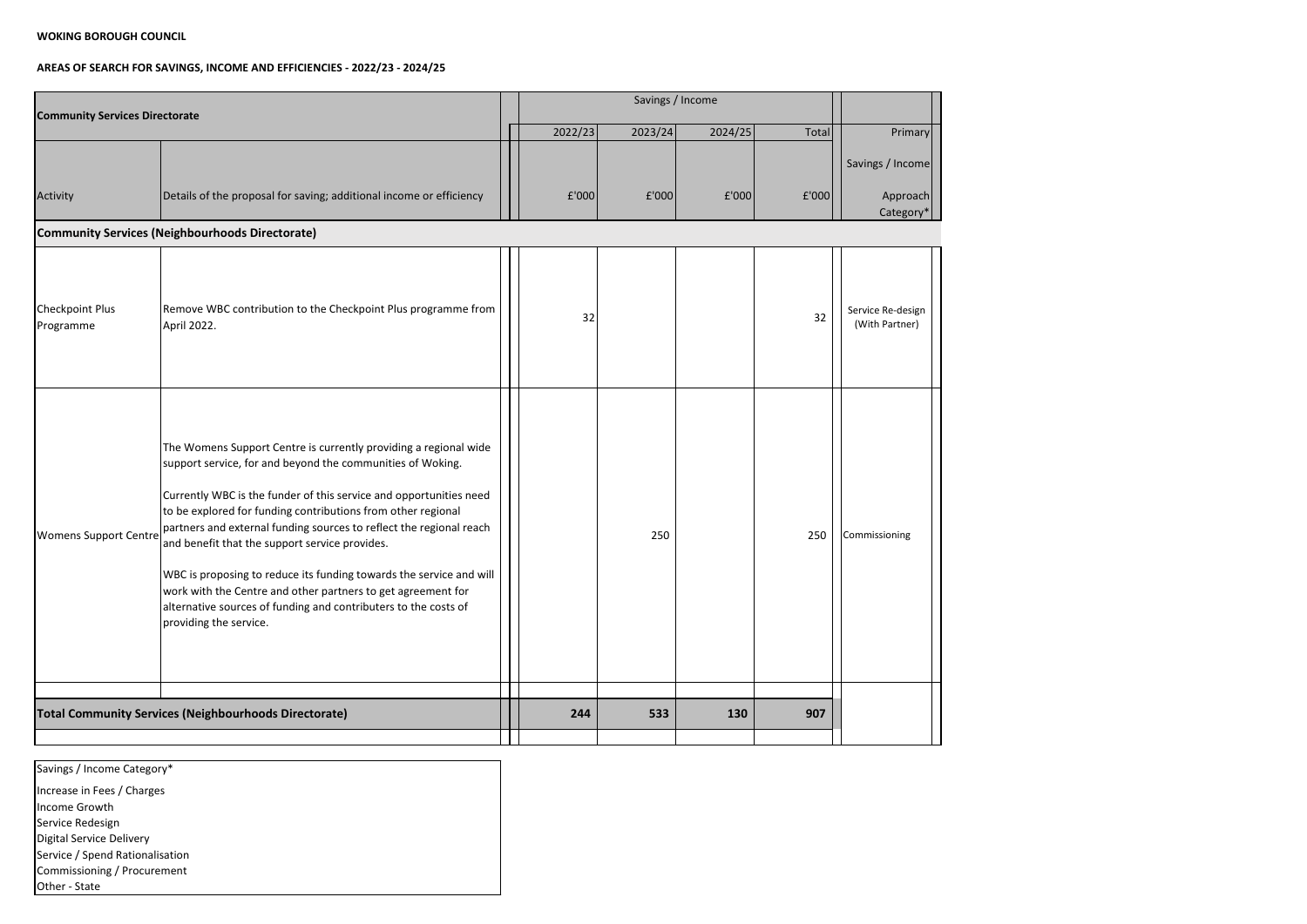| <b>Community Services Directorate</b>           |                                                                     |  |         | Savings / Income |         |       |                       |  |  |
|-------------------------------------------------|---------------------------------------------------------------------|--|---------|------------------|---------|-------|-----------------------|--|--|
|                                                 |                                                                     |  | 2022/23 | 2023/24          | 2024/25 | Total | <b>Primary</b>        |  |  |
|                                                 |                                                                     |  |         |                  |         |       | Savings / Income      |  |  |
| Activity                                        | Details of the proposal for saving; additional income or efficiency |  | f'000   | f'000            | f'000   | f'000 | Approach<br>Category* |  |  |
| Community Services (Neighbourhoods Directorate) |                                                                     |  |         |                  |         |       |                       |  |  |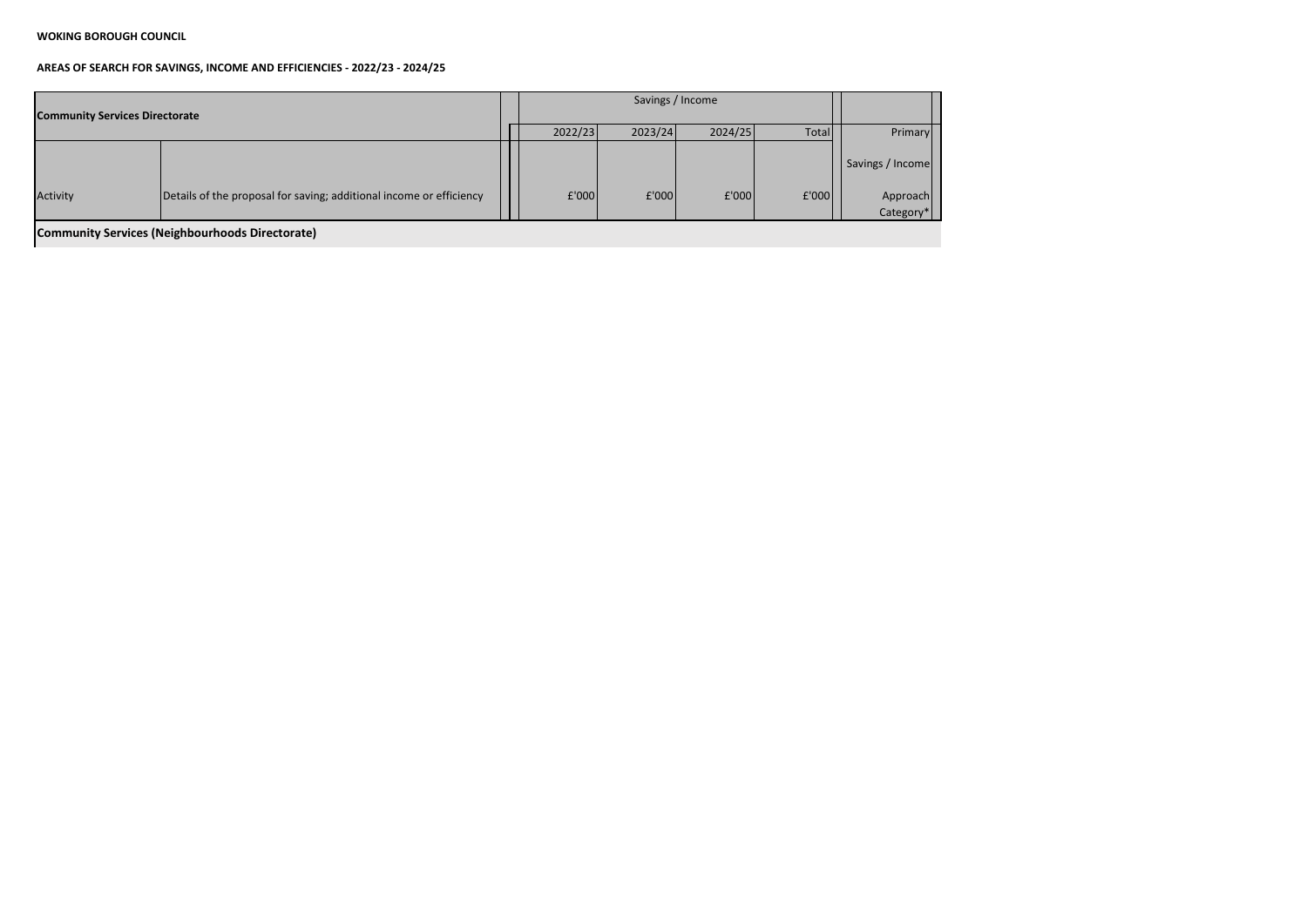| <b>Planning Directorate</b>               |                                                                                                                                                                                                                                                                                                                                                                                                                                                                                         |         | Savings / Income |         |       |                                           |
|-------------------------------------------|-----------------------------------------------------------------------------------------------------------------------------------------------------------------------------------------------------------------------------------------------------------------------------------------------------------------------------------------------------------------------------------------------------------------------------------------------------------------------------------------|---------|------------------|---------|-------|-------------------------------------------|
|                                           |                                                                                                                                                                                                                                                                                                                                                                                                                                                                                         | 2022/23 | 2023/24          | 2024/25 | Total | Primary                                   |
| Activity                                  | Details of the proposal for saving; additional income or<br>efficiency                                                                                                                                                                                                                                                                                                                                                                                                                  | E'000   | E'000            | E'000   | £'000 | Savings / Income<br>Approach<br>Category* |
| <b>Planning Directorate</b>               |                                                                                                                                                                                                                                                                                                                                                                                                                                                                                         |         |                  |         |       |                                           |
|                                           |                                                                                                                                                                                                                                                                                                                                                                                                                                                                                         |         |                  |         |       |                                           |
| <b>Business Liaison</b>                   |                                                                                                                                                                                                                                                                                                                                                                                                                                                                                         |         |                  |         |       |                                           |
| <b>Business Liaison</b>                   | Reduction in Consultancy/Marketing and Business<br>events spend.                                                                                                                                                                                                                                                                                                                                                                                                                        |         | 43               | 0       | 43    | Service / Spend<br>Rationalisation        |
| Property                                  |                                                                                                                                                                                                                                                                                                                                                                                                                                                                                         |         |                  |         |       |                                           |
| <b>Property Services</b>                  | Review CCTV contract and partnesrhip contributions<br>for the service.                                                                                                                                                                                                                                                                                                                                                                                                                  | 53      |                  |         | 53    | Income Growth                             |
| <b>Security and Cleaning</b><br>Contracts | Eficiencies from the management of buildings facilities<br>management, security and cleanining contracts and<br>facility utilisation                                                                                                                                                                                                                                                                                                                                                    | 76      | 39               | 31      | 145   | Service / Spend<br>Rationalisation        |
| <b>Property Services</b>                  | Invest to save opportunity and contribution towards<br>climate strategy.<br>Employ energy manager within Property Services to<br>audit and produce efficient suppliers, recharge tenants<br>for energy used where possible, manage EPC<br>requirements / future restrictions on leasing<br>properties, identify grant funding for capital works,<br>energy saving proposals and assist with the Council<br>Climate Change commitments. Employment costs<br>shown on Pressures Schedule. | 15      |                  |         | 15    | Commissioning /<br>Procurement            |
| <b>Property Services</b>                  | Apply charges to EV Charging points in Council owned<br>Car Parks. Currently the charging facility is free which is<br>out of step with other local councils                                                                                                                                                                                                                                                                                                                            |         | 37               |         | 37    | Income Growth                             |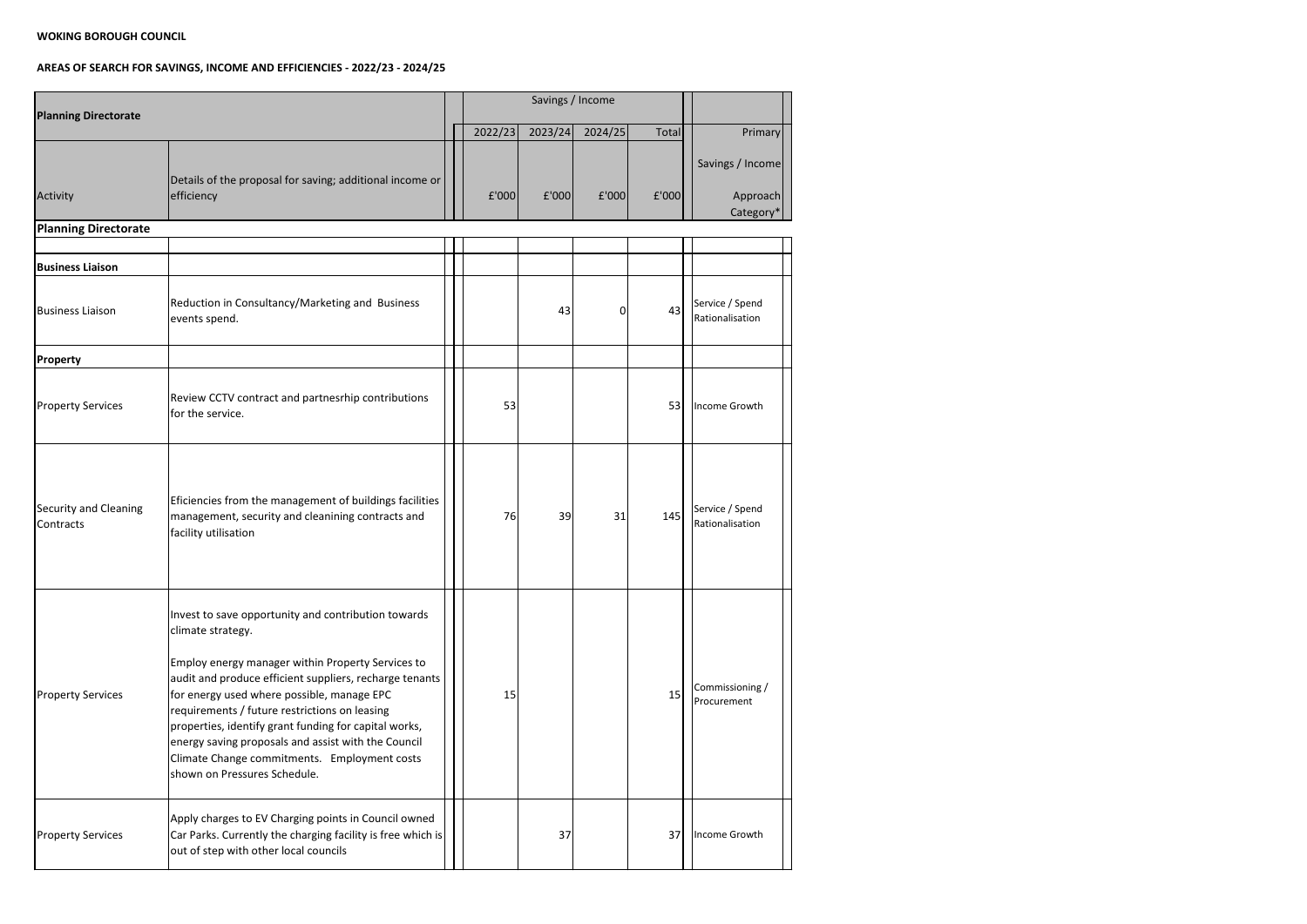| <b>Planning Directorate</b>                                          |                                                                                                                                          |         | Savings / Income |         |       |                                           |
|----------------------------------------------------------------------|------------------------------------------------------------------------------------------------------------------------------------------|---------|------------------|---------|-------|-------------------------------------------|
|                                                                      |                                                                                                                                          | 2022/23 | 2023/24          | 2024/25 | Total | Primary                                   |
| Activity                                                             | Details of the proposal for saving; additional income or<br>efficiency                                                                   | f'000   | £'000            | f'000   | £'000 | Savings / Income<br>Approach<br>Category* |
| <b>Planning Directorate</b>                                          |                                                                                                                                          |         |                  |         |       |                                           |
| <b>Property Services</b>                                             | Seek further commercialisation opportunities from our<br>asset bases through an increased focus on business to<br>business opportunities | 30      | 30               |         | 60    | Income Growth                             |
| <b>Development, Building</b><br><b>Control &amp; Planning Policy</b> |                                                                                                                                          |         |                  |         |       |                                           |
| Planning                                                             | Increases in planning fee income due to increasing<br>activity                                                                           | 100     | $\overline{0}$   | 0       | 100   | Income growth                             |
| Planning                                                             | Delete one post due to natural wastage within<br><b>Planning Policy</b>                                                                  |         |                  | 30      | 30    | Service Redesign                          |
| Planning                                                             | Fund CIL Officer post by money secured from CIL<br>administration.                                                                       | 27      |                  |         | 27    |                                           |
| <b>Total Planning Directorate</b>                                    |                                                                                                                                          | 301     | 148              | 61      | 509   |                                           |

| Savings / Income Category*      |
|---------------------------------|
|                                 |
| Increase in Fees / Charges      |
| Income Growth                   |
| Service Redesign                |
| Digital Service Delivery        |
| Service / Spend Rationalisation |
| Commissioning / Procurement     |
| <b>Other</b> - State            |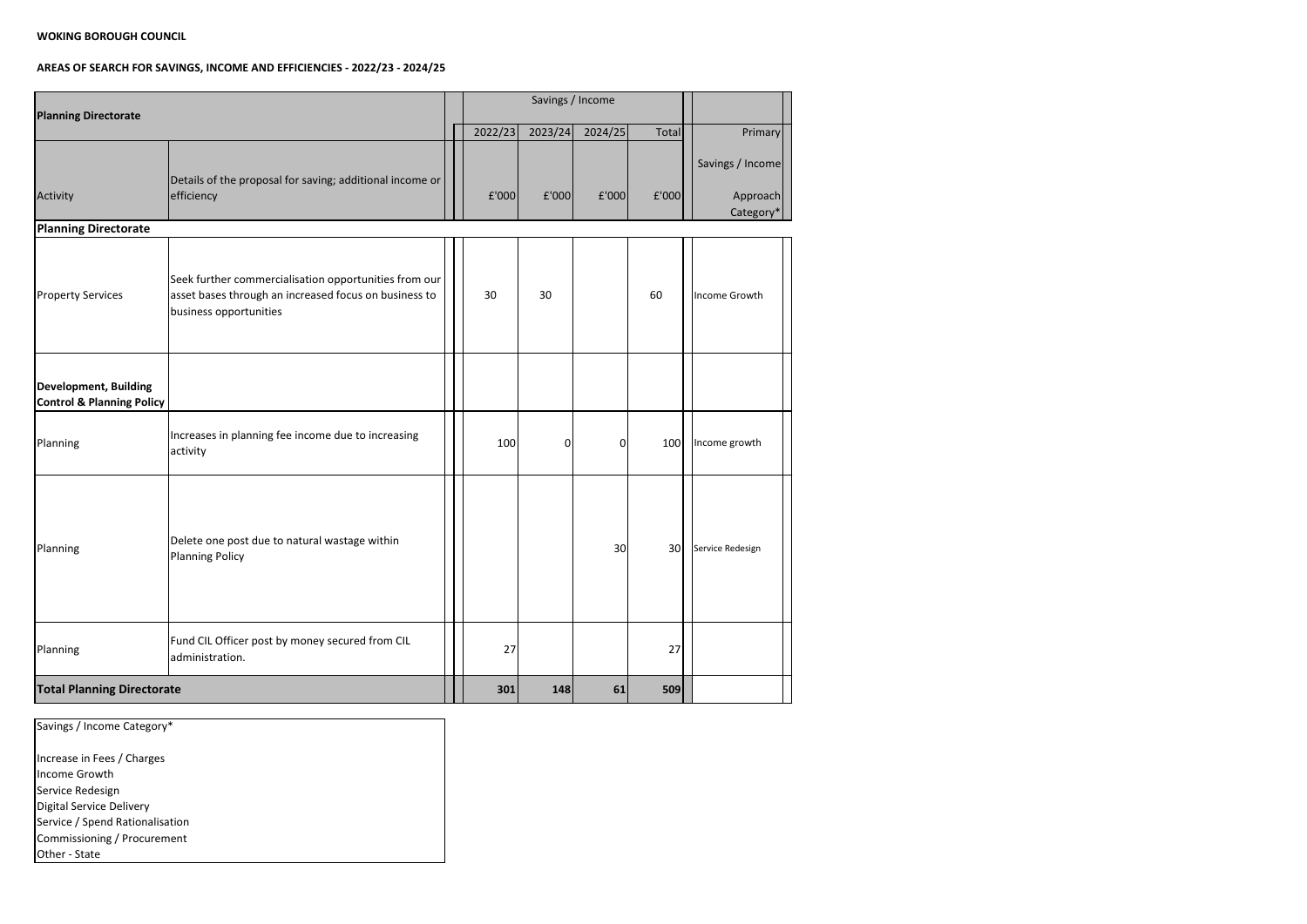

| <b>Housing Directorate</b>                 |                                                                                                                                                                                                                     |  |         | Savings / Income |         |                 |                                           |
|--------------------------------------------|---------------------------------------------------------------------------------------------------------------------------------------------------------------------------------------------------------------------|--|---------|------------------|---------|-----------------|-------------------------------------------|
|                                            |                                                                                                                                                                                                                     |  | 2022/23 | 2023/24          | 2024/25 | Total           | Primary                                   |
| Activity                                   | Details of the proposal for saving; additional income or<br>efficiency                                                                                                                                              |  | £'000   | E'000            | f'000   | £'000           | Savings / Income<br>Approach<br>Category* |
| <b>Housing Services Directorate</b>        |                                                                                                                                                                                                                     |  |         |                  |         |                 |                                           |
| <b>Housing Assets</b>                      |                                                                                                                                                                                                                     |  |         |                  |         |                 |                                           |
| <b>Housing Assets</b>                      | Stop annual subscription with HQN.                                                                                                                                                                                  |  |         | $\overline{0}$   | ΩI      | 4               | Service reconfiguration<br>/efficiency    |
| <b>Housing Assets</b>                      | Efficiency opportunities arising from bringing New<br>Vision Homes (NVH) back into the council                                                                                                                      |  | 0       | 30               | 01      | 30 <sup>°</sup> | Service reconfiguration<br>/efficiency    |
| <b>Private Sector Housing</b>              |                                                                                                                                                                                                                     |  |         |                  |         |                 |                                           |
| <b>Private Sector Housing</b>              | Review of Selective Licensing Scheme and trade the<br>Let's Rent service to other Authorities                                                                                                                       |  |         | 14               | ΩI      | 19              | Income growth                             |
| <b>Strategic Housing &amp; Development</b> |                                                                                                                                                                                                                     |  |         |                  |         |                 |                                           |
| Strategic Housing & Development            | Capitalisation of Housing Enabling Officer role for next<br>two years. Continuation beyond this is dependant upon<br>further affordable housing projects being approved.<br>Full team budget included on this line. |  | 23      | $\Omega$         | $-23$   | 0               | Other - capitalisation                    |
| <b>Housing Solutions</b>                   |                                                                                                                                                                                                                     |  |         |                  |         |                 |                                           |
| <b>Housing Solutions</b>                   | Subject to pursuing Thameswey Let's Rent Model -<br>reduction in the number of nights in B&B. With<br>additional Let's Rent properties, over time, stays could<br>be reduced by an average of 2 weeks.              |  | 32      | 32               | ი       | 63              | Service reconfiguration<br>/efficiency    |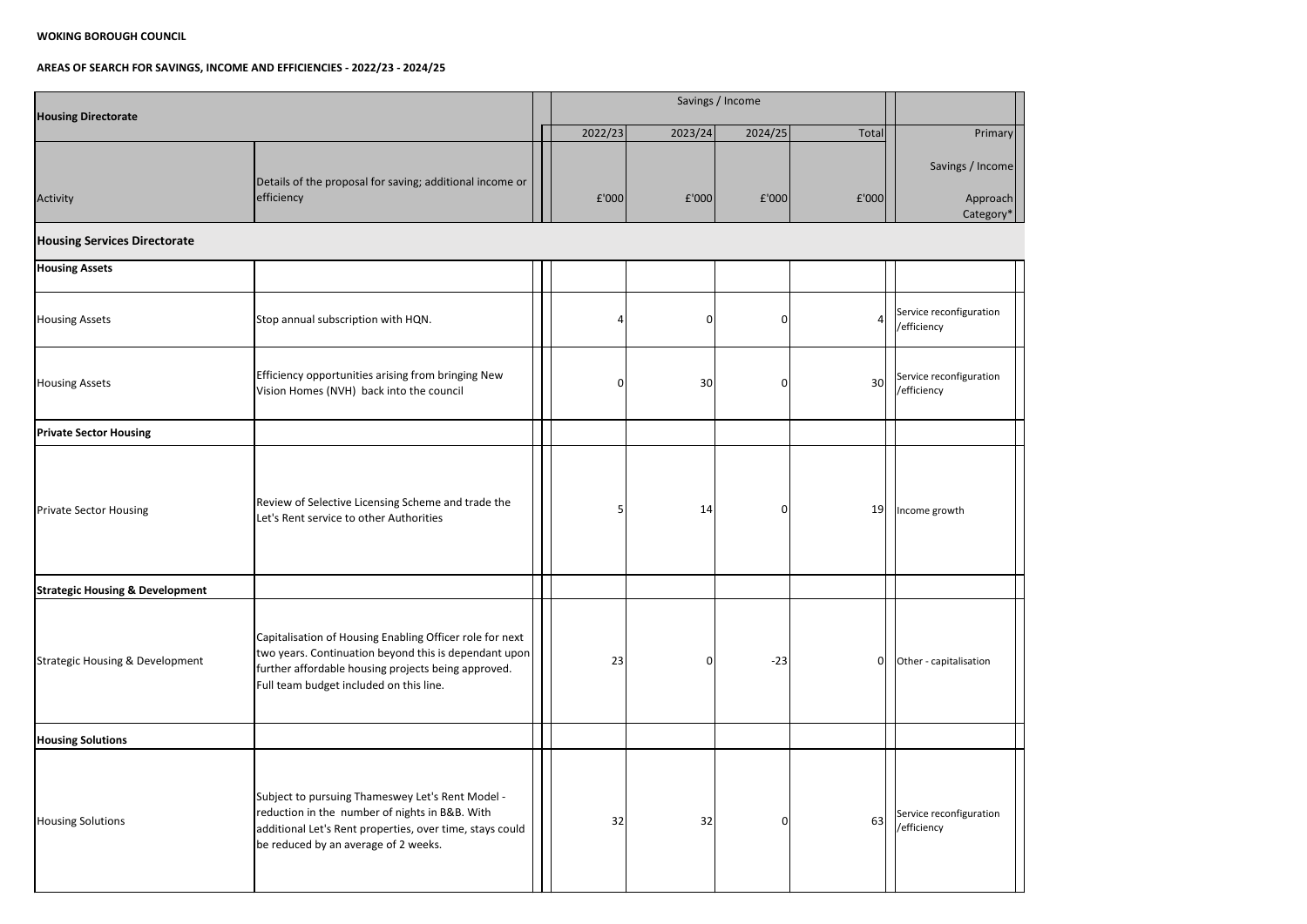# **AREAS OF SEARCH FOR SAVINGS, INCOME AND EFFICIENCIES - 2022/23 - 2024/25**



Increase in Fees / Charges Income Growth

| <b>Housing Directorate</b>          |                                                                                               |                |                |                |       |                                           |
|-------------------------------------|-----------------------------------------------------------------------------------------------|----------------|----------------|----------------|-------|-------------------------------------------|
|                                     |                                                                                               | 2022/23        | 2023/24        | 2024/25        | Total | Primary                                   |
| Activity                            | Details of the proposal for saving; additional income or<br>efficiency                        | £'000          | f'000          | f'000          | £'000 | Savings / Income<br>Approach<br>Category* |
| <b>Housing Services Directorate</b> |                                                                                               |                |                |                |       |                                           |
| <b>Housing Solutions</b>            | Reduce number of Resilience sessions for staff.                                               | 8              | $\Omega$       | 01             | 8     | Service reconfiguration<br>/efficiency    |
| <b>Housing Solutions</b>            | Stop using Ethical Lettings to source private lets. Focus<br>on Let's Rent service.           | 18             | 0              | O.             | 18    | Service reconfiguration<br>/efficiency    |
| <b>Housing Solutions</b>            | Withdraw from Sharers's Scheme                                                                | 18             | $\overline{0}$ | $\overline{0}$ | 18    | Service reconfiguration<br>/efficiency    |
| <b>Resident Engagement</b>          |                                                                                               |                |                |                |       |                                           |
| <b>Resident Engagement</b>          | Review Resident Engagement resources in 23/24 as<br>Sheerwater rehousing support scales down. | $\overline{0}$ | 40             | ΩI             | 40    | Service reconfiguration<br>/efficiency    |
| <b>Total Housing Directorate</b>    |                                                                                               | 107            | 116            | $-23$          | 200   |                                           |

Savings / Income Category\*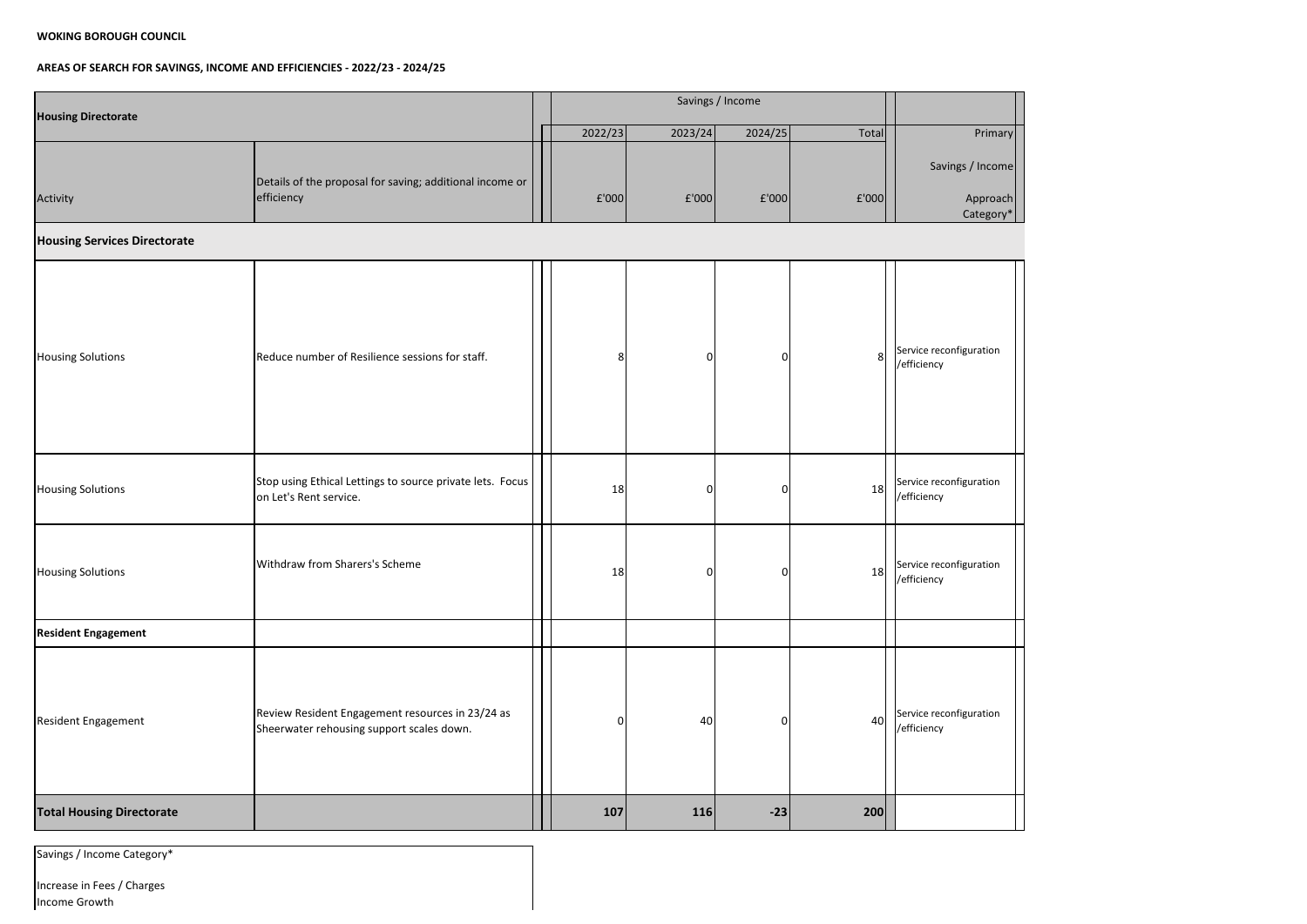

| <b>Housing Directorate</b>          |                                                          |         |         | Savings / Income |       |                       |
|-------------------------------------|----------------------------------------------------------|---------|---------|------------------|-------|-----------------------|
|                                     |                                                          | 2022/23 | 2023/24 | 2024/25          | Total | Primary               |
|                                     | Details of the proposal for saving; additional income or |         |         |                  |       | Savings / Income      |
| Activity                            | efficiency                                               | f'000   | f'000   | f'000            | f'000 | Approach<br>Category* |
| <b>Housing Services Directorate</b> |                                                          |         |         |                  |       |                       |
| Service Redesign                    |                                                          |         |         |                  |       |                       |
| Digital Service Delivery            |                                                          |         |         |                  |       |                       |
| Service reconfiguration/efficiency  |                                                          |         |         |                  |       |                       |
| Commissioning / Procurement         |                                                          |         |         |                  |       |                       |
| Other - State                       |                                                          |         |         |                  |       |                       |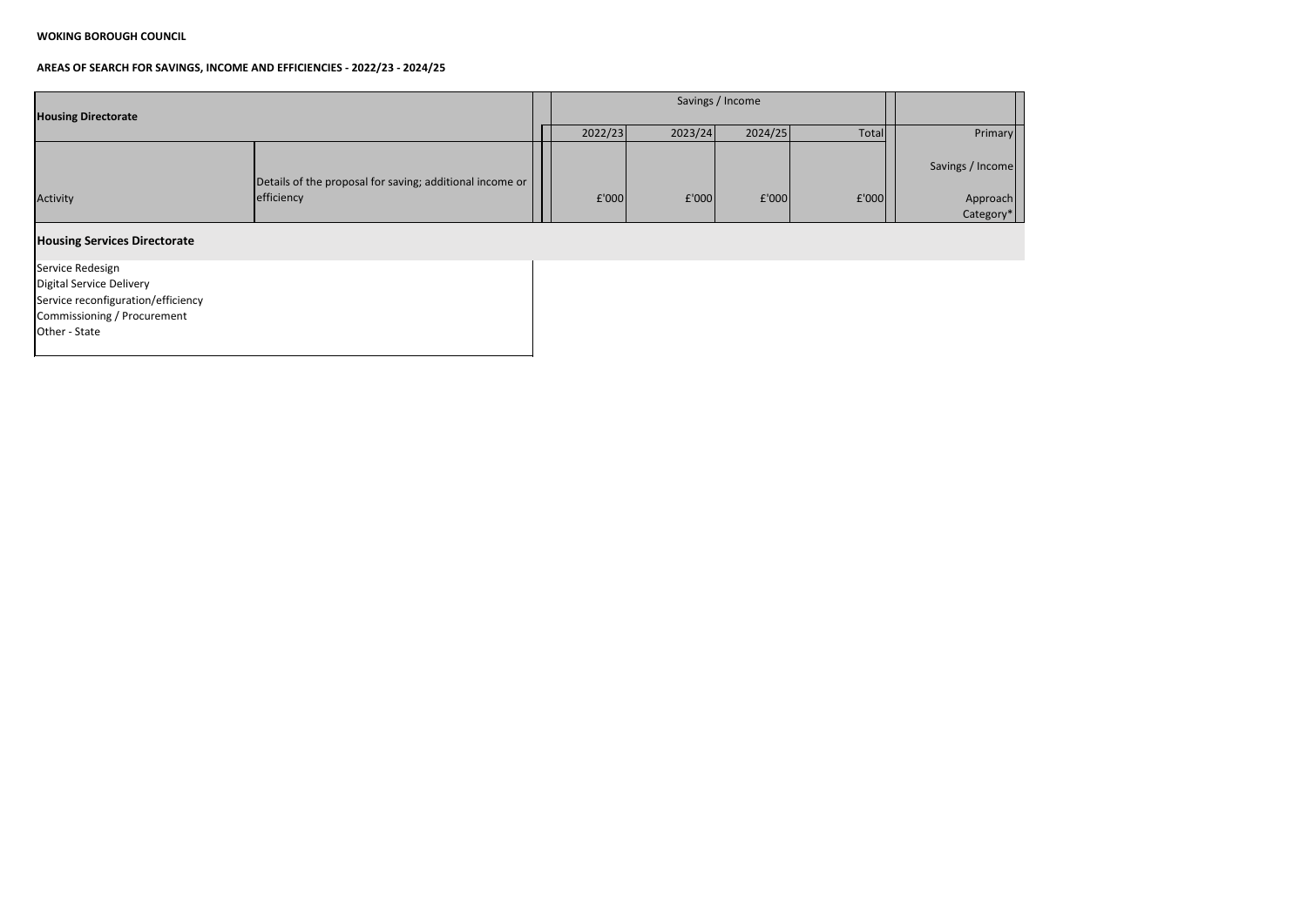# **AREAS OF SEARCH FOR SAVINGS, INCOME AND EFFICIENCIES - 2022/23 - 2024/25**

| <b>Community Services Directorate</b>           |                                                                                                                                                                                         |         | Savings / Income |         |       |                                                  |
|-------------------------------------------------|-----------------------------------------------------------------------------------------------------------------------------------------------------------------------------------------|---------|------------------|---------|-------|--------------------------------------------------|
|                                                 |                                                                                                                                                                                         | 2022/23 | 2023/24          | 2024/25 | Total | Primary                                          |
|                                                 |                                                                                                                                                                                         |         |                  |         |       | Savings / Income                                 |
| Activity                                        | Details of the proposal for saving; additional income or efficiency                                                                                                                     | f'000   | E'000            | E'000   | £'000 | Approach<br>Category*                            |
| Neighbourhood Services Directorate              |                                                                                                                                                                                         |         |                  |         |       |                                                  |
| Neighbourhoods                                  |                                                                                                                                                                                         |         |                  |         |       |                                                  |
| Highways Maintenance                            | End Agency agreement, that has provided an enhanced tree inspection and<br>maintenance service, at the end of March 2023 and return service delivery to<br><b>Surrey County Council</b> |         | 200              |         | 200   | Commissioning                                    |
| <b>Highways Maintenance</b>                     | End Agency agreement, that has provided an enhanced grass cutting on highway<br>verges service, at the end of March 2023 and return service delivery to Surrey<br>County Council        |         | 100              |         | 100   | Commissioning                                    |
| <b>Environmental Health</b><br><b>Other</b>     |                                                                                                                                                                                         |         |                  |         |       |                                                  |
| Highways                                        | Reduce car rentals and car pooling capacity                                                                                                                                             | 20      |                  |         | 20    | <b>Service</b><br>reconfiguration<br>/efficiency |
|                                                 |                                                                                                                                                                                         |         |                  |         |       |                                                  |
| <b>Total Neighbourhood Services Directorate</b> |                                                                                                                                                                                         | 20      | 300              | n       | 320   |                                                  |

Savings / Income Category\* Increase in Fees / Charges Income Growth Service Redesign Digital Service Delivery Service reconfiguration/efficiency Commissioning / Procurement Other - State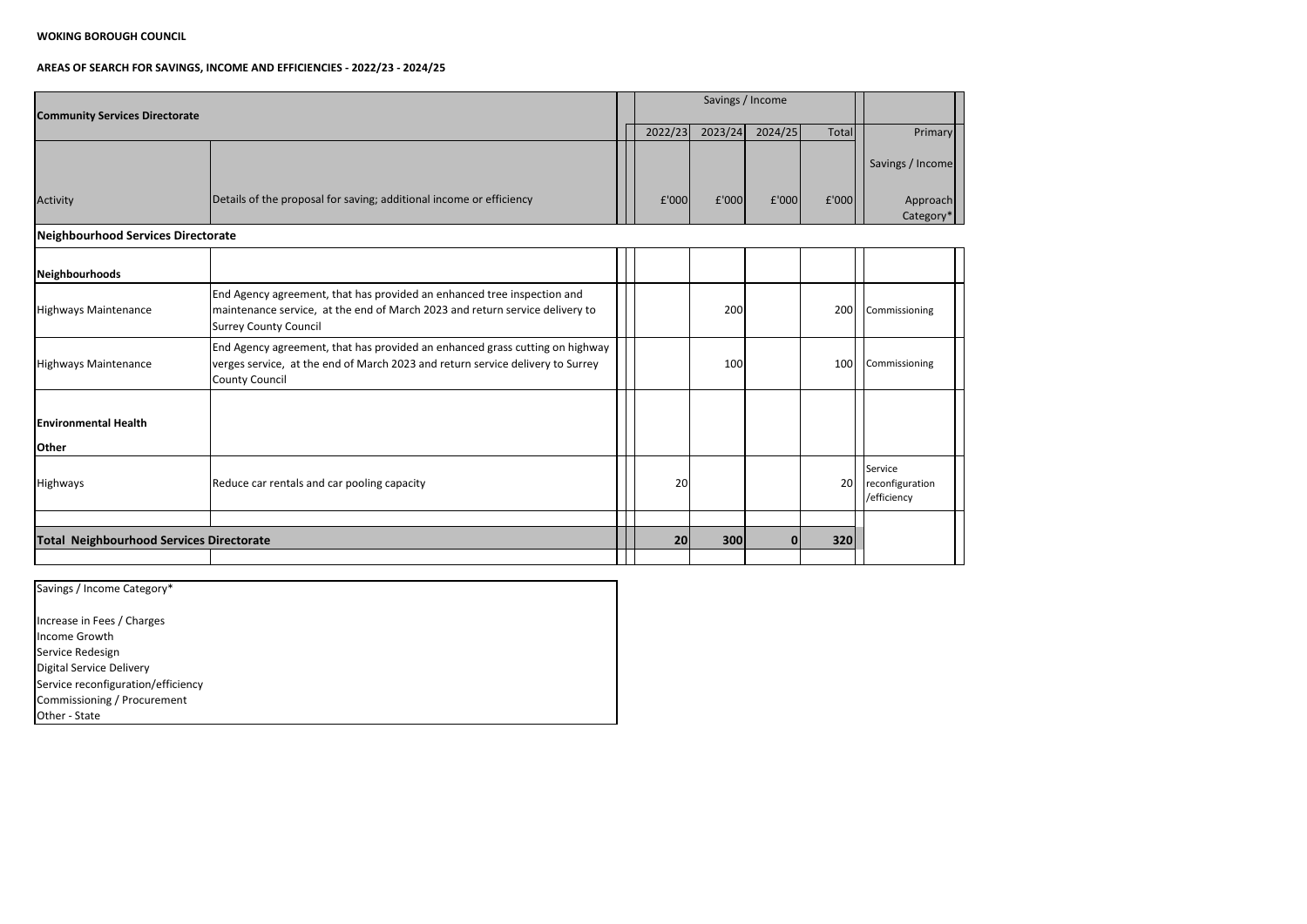|                            | Legal & Democratic Services Directorate                                                                                                                                                                                                                                                                                                                          |         |         |         |       |                                                                                        |
|----------------------------|------------------------------------------------------------------------------------------------------------------------------------------------------------------------------------------------------------------------------------------------------------------------------------------------------------------------------------------------------------------|---------|---------|---------|-------|----------------------------------------------------------------------------------------|
|                            |                                                                                                                                                                                                                                                                                                                                                                  | 2022/23 | 2023/24 | 2024/25 | Total | Primary                                                                                |
| Activity                   | Details of the proposal for saving; additional<br>income or efficiency                                                                                                                                                                                                                                                                                           | £'000   | £'000   | £'000   | £'000 | Savings / Income<br>Approach<br>Category*                                              |
|                            | <b>Legal &amp; Democratic Services Directorate</b>                                                                                                                                                                                                                                                                                                               |         |         |         |       |                                                                                        |
| <b>Legal Services</b>      |                                                                                                                                                                                                                                                                                                                                                                  |         |         |         |       |                                                                                        |
| <b>Legal Services</b>      | Review and reduce subscriptions<br>Cancel RICS Subscription (BCIS) - Contract<br>termination - implemented with effect 1/7/21<br>Review/ digitise online legal subsciptions with<br>Westlaw. Review underway/ change some hard<br>copy subscirptions to online only                                                                                              | 18      |         |         | 18    | Service<br>reconfiguration<br>/efficiency<br>Service<br>reconfiguration<br>/efficiency |
| <b>Legal Services</b>      | Spend to Save.<br>Employ an additional property solicitor to<br>undertake property work on Dukes Court currently<br>undertaken by Eversheds and Wolsey Place<br>Shopping Centre undertaken by Anderson<br>Strathern. This is an estimate and further analysis<br>of the detail and consideration of legal spend<br>required to determine whether this is viable. | 0       | 50      |         | 50    | Spend to Save                                                                          |
| Licensing                  | Cancel Town Centre and Taxi Marshalls. Manage<br>through Licensing Regime. Marshalls withdrawn on<br>trial basis since June.                                                                                                                                                                                                                                     | 25      |         |         | 25    | Service<br>reconfiguration<br>/efficiency                                              |
| <b>Democratic Services</b> |                                                                                                                                                                                                                                                                                                                                                                  |         |         |         |       |                                                                                        |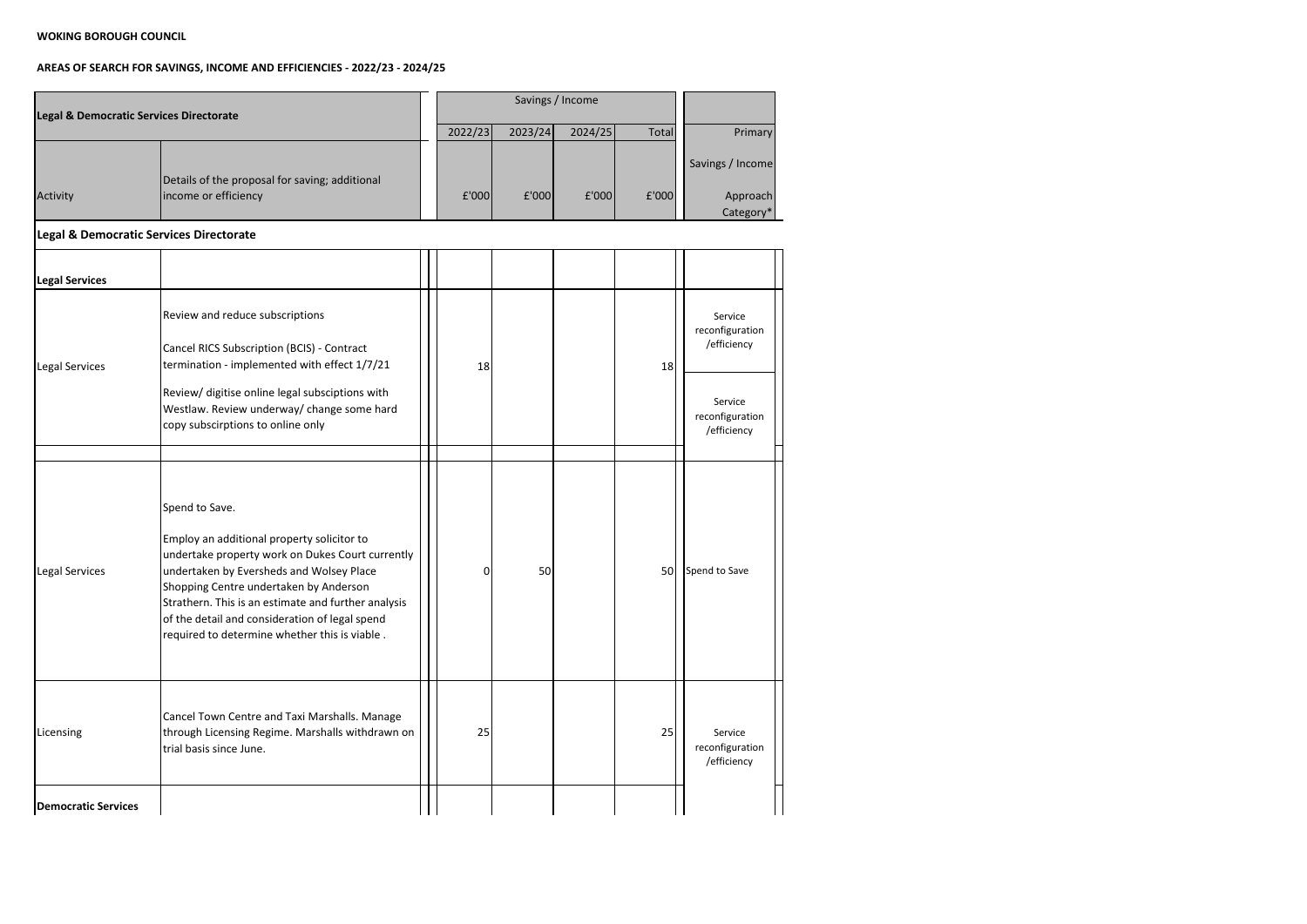| Legal & Democratic Services Directorate        |                                                                          |  |         | Savings / Income |         |       |                                           |  |  |
|------------------------------------------------|--------------------------------------------------------------------------|--|---------|------------------|---------|-------|-------------------------------------------|--|--|
|                                                |                                                                          |  | 2022/23 | 2023/24          | 2024/25 | Total | <b>Primary</b>                            |  |  |
| Activity                                       | Details of the proposal for saving; additional<br>income or efficiency   |  | £'000   | £'000            | f'000   | £'000 | Savings / Income<br>Approach<br>Category* |  |  |
| Legal & Democratic Services Directorate        |                                                                          |  |         |                  |         |       |                                           |  |  |
| Courier post                                   | Increased use of the DMD Courier Service and<br>external postal services |  | 17      |                  |         | 17    | Service<br>reconfiguration<br>/efficiency |  |  |
|                                                |                                                                          |  |         |                  |         |       |                                           |  |  |
| <b>Marketing and</b>                           |                                                                          |  |         |                  |         |       |                                           |  |  |
| <b>Communications</b><br><b>External Media</b> | Review of WBC advertising and presence in<br>external media              |  | 22      |                  |         | 22    | Commissioning                             |  |  |
|                                                |                                                                          |  |         |                  |         |       |                                           |  |  |
| <b>Total Legal &amp; Democractic Services</b>  |                                                                          |  | 82      | 50               |         | 132   |                                           |  |  |
|                                                |                                                                          |  |         |                  |         |       |                                           |  |  |

| Savings / Income Category*         |
|------------------------------------|
| Increase in Fees / Charges         |
| Income Growth                      |
| Service Redesign                   |
| Digital Service Delivery           |
| Service reconfiguration/efficiency |
| Commissioning / Procurement        |
| Other - State                      |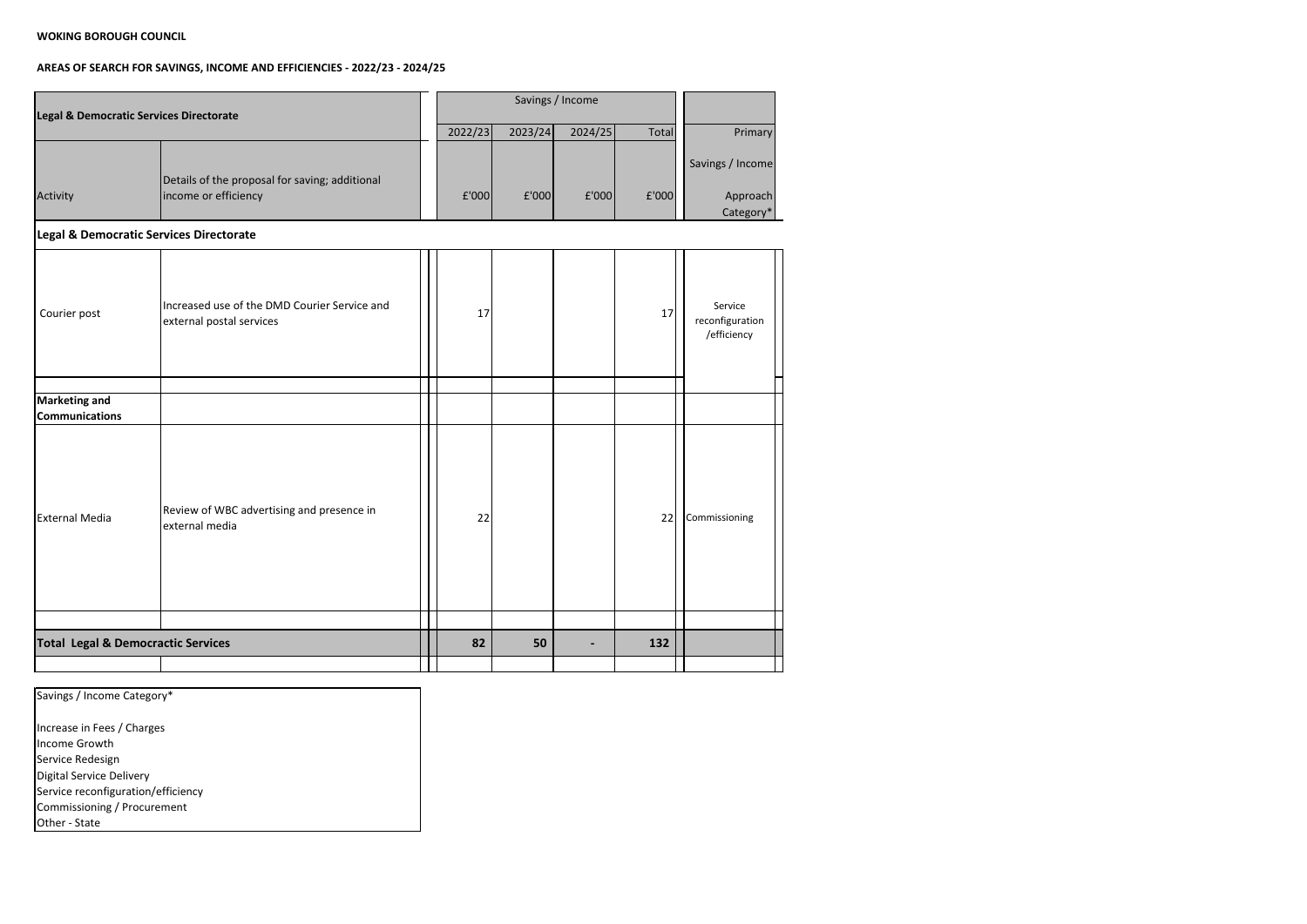| <b>Chief Executive &amp; Support Services</b>     |                                                                                                                              |         |         | Savings / Income |       |                                           |
|---------------------------------------------------|------------------------------------------------------------------------------------------------------------------------------|---------|---------|------------------|-------|-------------------------------------------|
|                                                   |                                                                                                                              | 2022/23 | 2023/24 | 2024/25          | Total | Primary                                   |
| Activity                                          | Details of the proposal for saving; additional income or<br>efficiency                                                       | £'000   | f'000   | f'000            | f'000 | Savings / Income<br>Approach<br>Category* |
| <b>Chief Executive &amp; Support Services</b>     |                                                                                                                              |         |         |                  |       |                                           |
| <b>FINANCE</b>                                    |                                                                                                                              |         |         |                  |       |                                           |
| Financial assurance and support                   | Develop wider financial management and risk capabilities and<br>consequently reduce investment into assurance based activity | 15      |         |                  | 15    | Service<br>reconfiguration                |
| Subscriptions etc AHVAA                           | Reduce budget to reflect only essential subscriptions and<br>support.                                                        | 12      |         |                  | 12    | /efficiency                               |
| Capitalisation of Interest                        | Review capitalisation of interest to projects                                                                                | 333     |         |                  | 333   | Financing                                 |
| Investment Programme projects                     | Consider options for Gateway (350k) and YRP (160k) to be cost<br>neutral                                                     |         | 510     |                  | 510   | Financing                                 |
|                                                   |                                                                                                                              |         |         |                  |       |                                           |
|                                                   | <b>FINANCE</b>                                                                                                               | 360     | 510     |                  | 870   |                                           |
| <b>Revenues, Benefits &amp; Customer Services</b> |                                                                                                                              |         |         |                  |       |                                           |
| Benefits: Agency Temps                            | Reduce use of Agency staff cover                                                                                             | 27      | 28      |                  | 55    | Service Redesign                          |
| <b>Customer Services</b>                          | Staff reduction through natural turnover                                                                                     | 43      |         |                  | 43    | Service Redesign                          |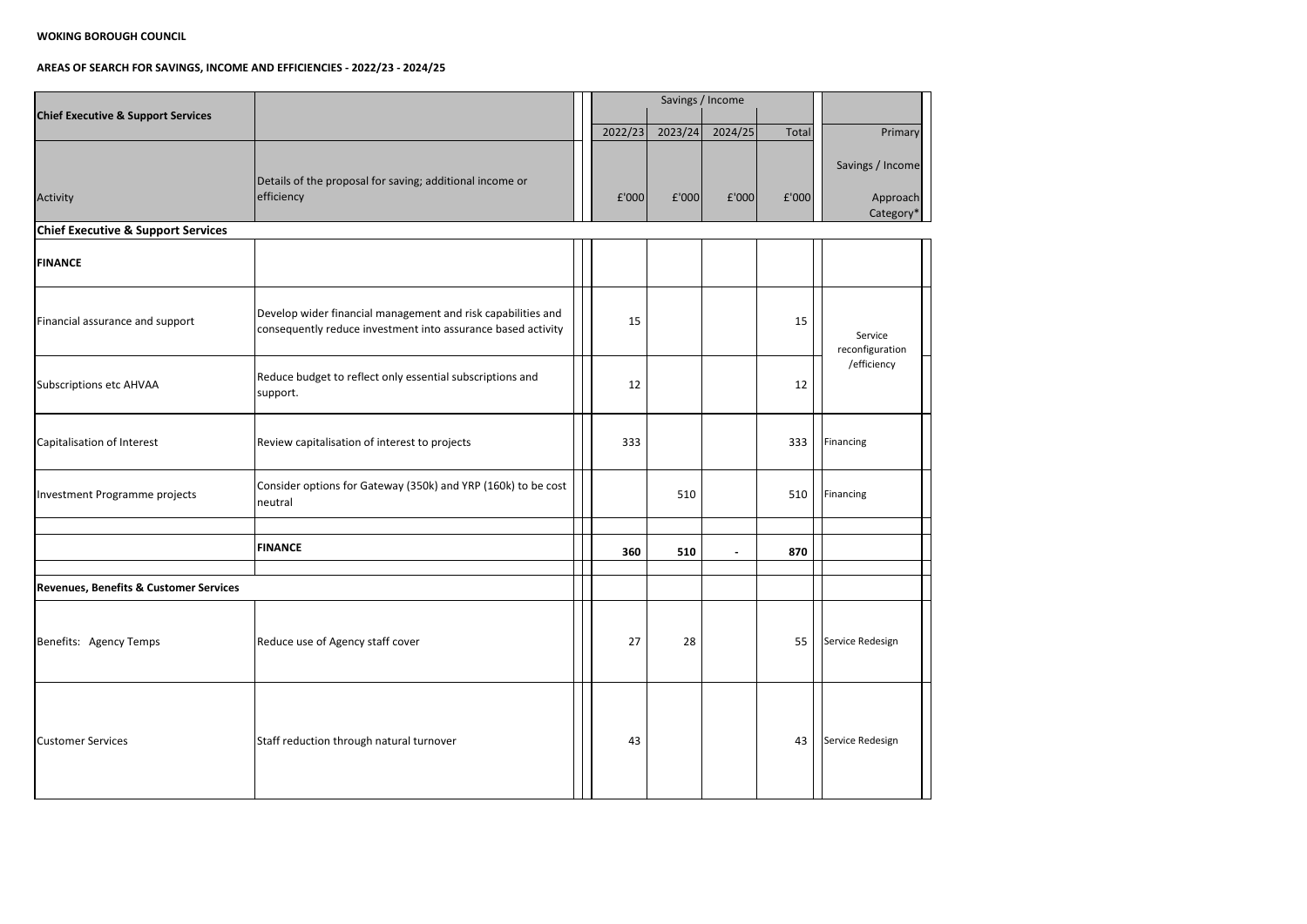| <b>Chief Executive &amp; Support Services</b>                                                     |                                                                                                               |         |         | Savings / Income |       |                                           |
|---------------------------------------------------------------------------------------------------|---------------------------------------------------------------------------------------------------------------|---------|---------|------------------|-------|-------------------------------------------|
|                                                                                                   |                                                                                                               | 2022/23 | 2023/24 | 2024/25          | Total | Primary                                   |
| Activity                                                                                          | Details of the proposal for saving; additional income or<br>efficiency                                        | f'000   | f'000   | f'000            | f'000 | Savings / Income<br>Approach<br>Category* |
| <b>Chief Executive &amp; Support Services</b>                                                     |                                                                                                               |         |         |                  |       |                                           |
| Customer Services - Land Charge:                                                                  | Staff efficiency when national Land Register changes<br>implemented                                           | 28      |         |                  | 28    | Service Redesign                          |
| Customer Services - "One Stop Shop" or<br>"Shared" services approach on Contact<br>Centre phones. | Migrate customer services towards online channels, reducing<br>the need and demand for face to face capacity. | 28      |         |                  | 28    | Service Redesign                          |
| Revs, Bens & CS Team Management:                                                                  | Service redesign to provide greater integrated service delivery                                               |         |         | 100              | 100   | Service Redesign                          |
|                                                                                                   |                                                                                                               |         |         |                  |       |                                           |
|                                                                                                   | <b>Revenues, Benefits &amp; Customer Services</b>                                                             | 126     | 28      | 100              | 254   |                                           |
| <b>ICT</b>                                                                                        |                                                                                                               |         |         |                  |       |                                           |
| <b>ICT Systems</b>                                                                                | Review of Corporate Systems Strategy in order to rationalise<br>systems and consolidate hardware              | 139     | 30      | 10               | 179   | Service Redesign                          |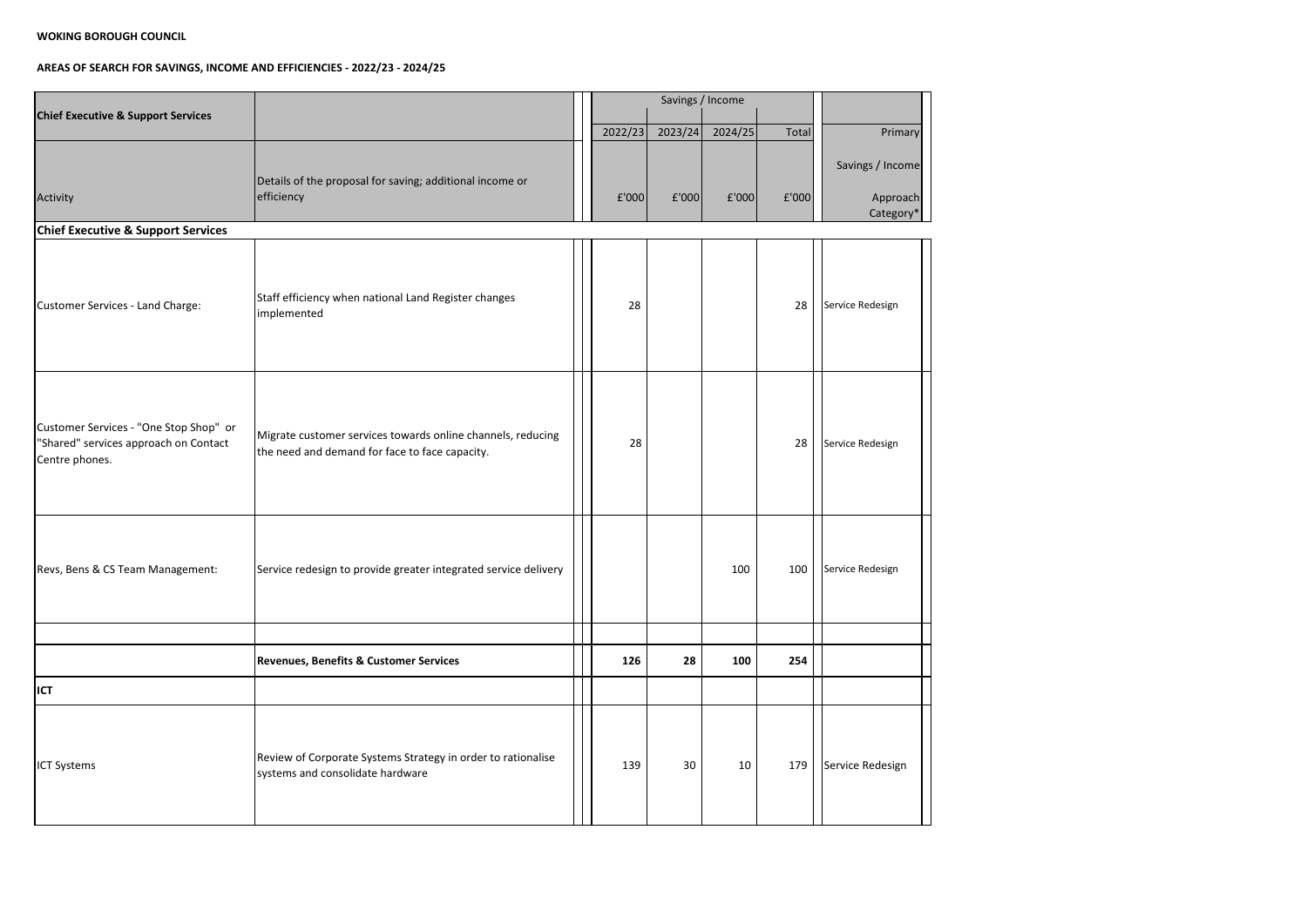| <b>Chief Executive &amp; Support Services</b> |                                                                                                                                                                                                                                                                                                                                                                                                                       |         |         | Savings / Income |       |                                           |
|-----------------------------------------------|-----------------------------------------------------------------------------------------------------------------------------------------------------------------------------------------------------------------------------------------------------------------------------------------------------------------------------------------------------------------------------------------------------------------------|---------|---------|------------------|-------|-------------------------------------------|
|                                               |                                                                                                                                                                                                                                                                                                                                                                                                                       | 2022/23 | 2023/24 | 2024/25          | Total | Primary                                   |
| Activity                                      | Details of the proposal for saving; additional income or<br>efficiency                                                                                                                                                                                                                                                                                                                                                | f'000   | f'000   | £'000            | £'000 | Savings / Income<br>Approach<br>Category* |
| <b>Chief Executive &amp; Support Services</b> |                                                                                                                                                                                                                                                                                                                                                                                                                       |         |         |                  |       |                                           |
| Town Centre Wi-Fi                             | Bring Management of Town Centre Wi-Fi in house, £20,000<br>allowance for any additional equipment year 1 (WBC owns<br>existing equipment).<br>The Council owns the Wi-Fi equipment and pays for the<br>licensing and maintenance and repairs already. Repairs are<br>undertaken by Emcor and arranged by the Council, so there<br>should be minimal impact on resources. This would give an<br>annual revenue saving. | 15      | 20      |                  | 35    | Service Redesign                          |
|                                               | <b>ICT</b>                                                                                                                                                                                                                                                                                                                                                                                                            | 154     | 50      | 10               | 214   |                                           |
|                                               |                                                                                                                                                                                                                                                                                                                                                                                                                       |         |         |                  |       |                                           |
| <b>Total CEX and Support Services</b>         |                                                                                                                                                                                                                                                                                                                                                                                                                       | 640     | 588     | 110              | 1,338 |                                           |
|                                               |                                                                                                                                                                                                                                                                                                                                                                                                                       |         |         |                  |       |                                           |

| Savings / Income Category*         |  |
|------------------------------------|--|
| Increase in Fees / Charges         |  |
| lIncome Growth                     |  |
| Service Redesign                   |  |
| Digital Service Delivery           |  |
| Service reconfiguration/efficiency |  |
| Commissioning / Procurement        |  |
| Other - State                      |  |